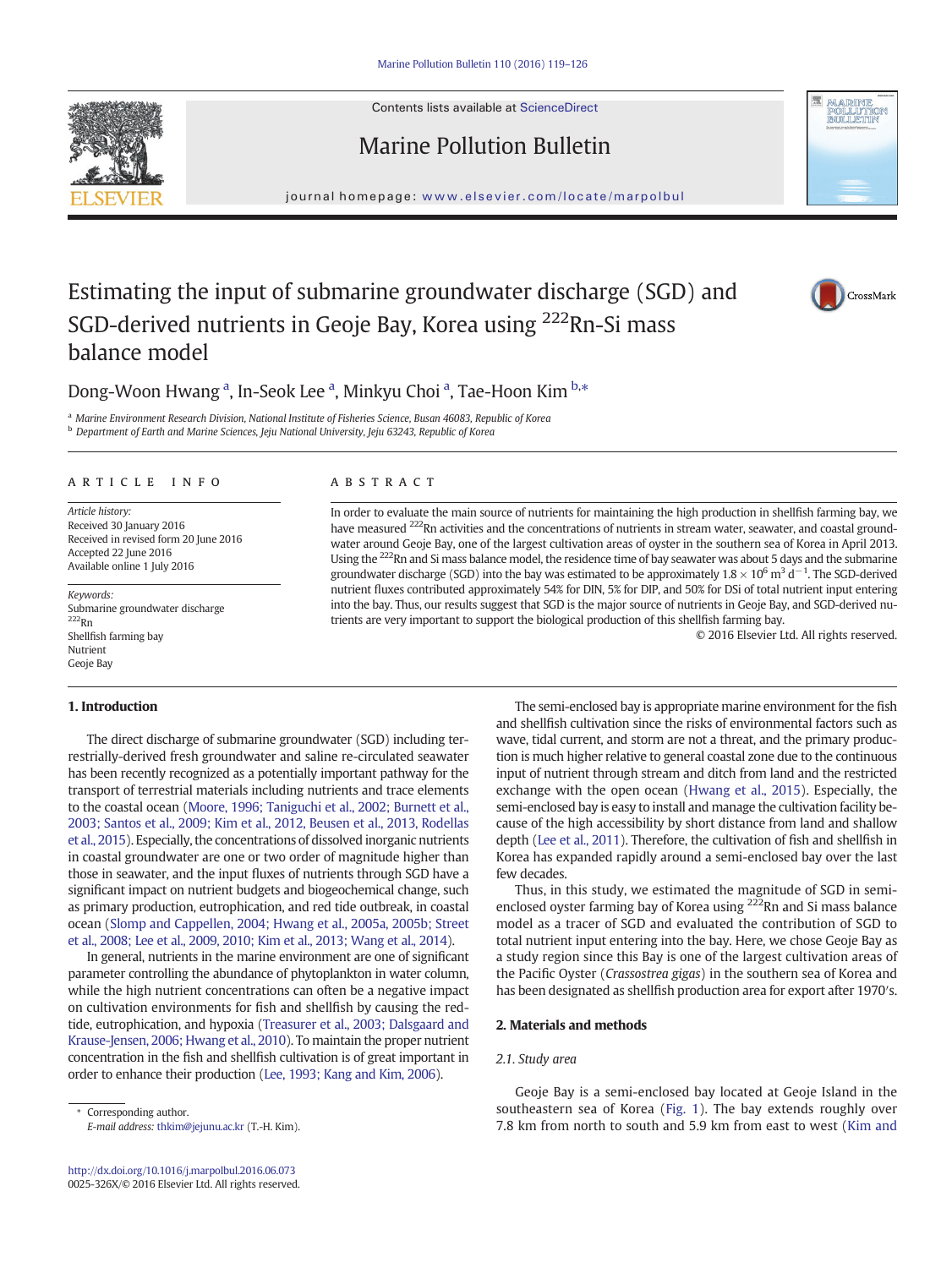<span id="page-1-0"></span>[Chang, 1985](#page-6-0)). The water depth of this bay is relatively shallow in the innermost bay  $(<$ 3 m depth) and increasing to  $\sim$ 30 m outside the mouth of the bay (mean depth:  $\sim$  8 m). The area and water volume of this bay are approximately 41 km<sup>2</sup> and 3.3  $\times$  10<sup>8</sup> m<sup>3</sup>, respectively.

Based on climate data during the last 10 years (2004–2013) reported by the Korea Meteorological Administration [\(http://www.kma.go.kr](http://www.kma.go.kr)), the average annual precipitation of this region is about 1700 mm, with most of this falling during the heavy rainy season (from June to August). The total amount of freshwater entering into this bay through streams and ditches ranges from 0.01–61  $\times$  10<sup>3</sup> m<sup>3</sup> d<sup>-1</sup> (average 7.3  $\times$  10<sup>3</sup> m<sup>3</sup>  $d^{-1}$ ), with a large seasonal variation ([NFRDI, 2014\)](#page-6-0).

The tide is semidiurnal and tidal fluctuation is quite large, with minimum and maximum tidal amplitude of  $\sim$  0.5 m and  $\sim$  2.5 m during the neap and spring tides, respectively [\(http://www.khoa.go.kr\)](http://www.khoa.go.kr). The bottom sediments in bay consist mainly of finer sediments with  $>$ 90% of silt and clay content (mean grain size:  $>7.5$  Ø), whereas coarse sediments predominate in the peripheral areas [\(Hwang et al., 2015\)](#page-6-0).

### 2.2. Sampling and analytical methods

Samplings of the coastal seawater ( $n = 15$ ), stream water ( $n = 4$ ), and groundwater ( $n = 6$ ) were conducted from Geoje Bay and adjacent groundwater wells in April 22–25, 2013 for the analyses of temperature, salinity, nutrients (NO<sub>3</sub>, NO<sub>2</sub>, NH<sub>4</sub>, Si(OH)<sub>4</sub>, and PO<sub>4</sub><sup>-</sup>), and <sup>222</sup>Rn (Fig. 1). The seawater samples were collected from the surface (1–2 m depth) and bottom (5–6 m depth) layers using a submersible pump with a flow rate of 5–10 L min<sup>-1</sup>. The stream water samples were collected directly using a sampling bottle. The coastal groundwater samples were obtained from shallow pits (depth: 30–50 cm) dug into sandy sediments in the intertidal zone near shoreline  $(<50 m)$  layer using a portable peristaltic pump.

The activity of <sup>222</sup>Rn in seawater, stream water, and coastal groundwater was determined with the radon measurement system using a grab water sample and a radon-in-air monitor (RAD-7, Durridge Co.) recently developed by [Lee and Kim \(2006\).](#page-6-0) The grab water sample is carefully collected in 4 L glass bottle using a submersible pump. Briefly, the water outlet of a submersible pump is placed inside the sample bottle, letting the water sample overflow, and capping the bottle without any air inside. About 1 L of the water sample is discarded carefully, and the sample bottle is connected to RAD-7 in a closed air-loop mode with a desiccant column. By purging air through the water sample using an internal air pump in the RAD-7 (flow rate:  $~1~L~min^{-1}$ ), radon is emanated from the water and is circulated continuously in a closed air-loop system. When a chemical equilibration of radon is



Fig. 1. A map showing the sampling sites in the study region during April 22–25, 2013. The gray squares in Geoje Bay represent fish and shellfish farming areas. The stream water, seawater, and coastal groundwater were collected from the sampling stations marked with blanked squares (Sts. R1–R3), filled triangle (Sts. S1–S15), and gray stars (Sts. G1–G6), respectively. The dotted line defines the boundary of the inner bay in order to estimate the input of submarine groundwater.

obtained between water and air, the activity of the  $222$ Rn is determined by counting its alpha-emitting daughters  $(2^{214}P_0)$  and  $2^{18}P_0$ ).

The <sup>222</sup>Rn activities in the water samples were calculated by the following Eq. (1) reported by [Lee and Kim \(2006\).](#page-6-0)

$$
C_{water} = \frac{C_{air} \times V_{air} + k \times C_{air} \times V_{water}}{V_{water}}
$$
\n(1)

Where  $C_{air}$  is the activity of <sup>222</sup>Rn in the air loop,  $V_{water}$  and  $V_{air}$  are the water volume and the air volume in the loop, respectively, and k is the radon distribution coefficient between water and air. Here, the water/air distribution coefficient of radon were calculated from the relationship among water temperature (T, unit: K), salinity (S), and the Bunsen coefficient (β) [\(Schubert et al., 2012](#page-6-0)).

The temperature and salinity in water were measured in situ using a portable salinometer (Professional, YSI). The nutrient samples were collected in polyethylene bottles (~100 mL) and then filtered using Whathman GF/F filters (25 mm in diameter, 0.7 μm in pore size) in the field. They were stored in a conical tube  $(-50 \text{ mL})$  and frozen until analysis. Nutrient concentrations were measured using a Nutrient Auto-Analyzer (Seal analytical GmbH, Model QUAATRO) in the laboratory after the samples had been thawed. Here, we define DIN as the sum of  $NO_3^-$ ,  $NO_2^-$ , and  $NH_4^+$ , DIP as  $PO_4^{3-}$ , and DSi as Si(OH)<sub>4</sub>.

### 3. Results and discussion

### 3.1. Distributions of salinity, nutrients, and  $^{222}$ Rn in water

The measured results for temperature, salinity, <sup>222</sup>Rn activity, and nutrients in the stream water, seawater, and coastal groundwater around the Geoje Bay are shown in [Figs. 2 and 3](#page-2-0). The temperature and salinity ranged from 12.1 to 16.7 °C (avg.: 13.8  $\pm$  2.0 °C) and 0.1 to 0.2 ppt (avg.: 0.13  $\pm$  0.05 ppt) in the stream water, from 12.9 to 14.6  $^{\circ}$ C (avg.: 13.6  $\pm$  0.4 °C) and 32.0 to 34.0 ppt (avg.: 32.8  $\pm$  0.4 ppt) in the seawater, and from 14.2 to 21.1 °C (avg.: 17.3  $\pm$  2.9 °C) and 1.4 to 29.4 ppt (avg.:  $14.7 \pm 11.5$  ppt) in the coastal groundwater, respectively [\(Fig. 2\)](#page-2-0). Salinity in bay seawater increased gradually from innermost bay to the mouth of the bay and was relatively lower than that in the open ocean water. The temperature and salinity in the groundwater showed large spatial variation relative to those in the stream water and seawater. Especially, the salinity in coastal groundwater was significantly lower than that in the seawater around this bay ([Fig. 4](#page-3-0)A).

The activities of <sup>222</sup>Rn ranged from 33 to 152 dpm L<sup>-1</sup> (avg.: 76 ± 52 dpm  $L^{-1}$ ) in the stream water, from 2.2 to 6.6 dpm  $L^{-1}$  (avg.:  $4.0 \pm 1.3$  dpm L<sup>-1</sup>) in the seawater, and from 46 to 385 dpm L<sup>-1</sup> (avg.: 204  $\pm$  138 dpm L<sup>-1</sup>) in the coastal groundwater, respectively [\(Fig. 2](#page-2-0)). The 222Rn activity in bay seawater decreased gradually from innermost bay to the mouth of the bay and was relatively higher than that in the open ocean water unlike salinity. The  $222$ Rn activities in the stream water and coastal groundwater showed large spatial variation. The average of  $222$ Rn activities in the coastal groundwater were the highest and were one or two orders of magnitudes higher than those in the seawater ([Fig. 4B](#page-3-0)). Generally, 222Rn is much more highly enriched in the coastal groundwater relative to seawater due to the effective re-coil of the noble gas <sup>222</sup>Rn in the sediment ([Kim et al., 2003, 2011](#page-6-0)).

The concentrations of DIN, DIP, and DSi ranged from 49 to 114 μM (avg.:  $85 \pm 28$  μM), 0.05 to 0.64 μM (avg.:  $0.24 \pm 0.28$  μM), and 130 to 348 μM (avg.: 208  $\pm$  99 μM) in the stream water, from 2.1 to 19.6 μM (avg.: 7.8  $\pm$  4.9 μM), 0.02 to 0.26 μM (avg.: 0.10  $\pm$  0.06 μM), and 4.4 to 20.5 μM (avg.:  $12.7 \pm 5.1$  μM) in the seawater, and from 6.8 to 162 μM (avg.:  $44 \pm 59$  μM), 0.05 to 1.53 μM (avg.: 0.63  $\pm$  0.54 μM), and 24 to 299 μM (avg.:  $130 \pm 100$  μM) in the groundwater, respectively [\(Fig. 3\)](#page-2-0). The average concentrations of DIN and DIP in bay seawater were relatively lower than those in the open ocean water, whereas the average DSi concentration in bay seawater was a factor of two to three times higher than that in the open ocean water. This implies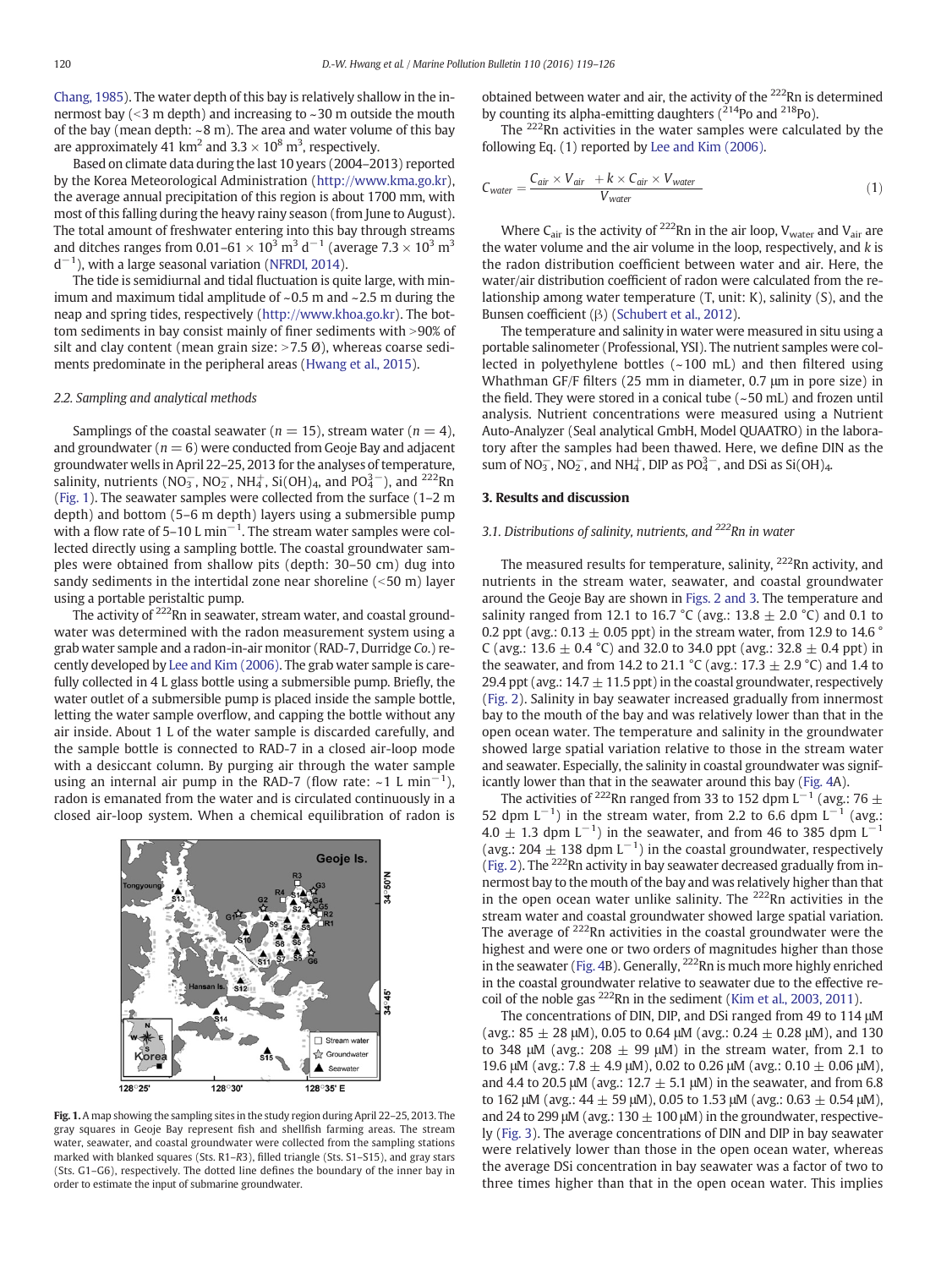<span id="page-2-0"></span>

Fig. 2. The horizontal distributions of temperature, salinity and <sup>222</sup>Rn activity in stream water, seawater, and coastal groundwater of the study region observed during April 22-25, 2013. The values in parenthesis represent the temperature, salinity and <sup>222</sup>Rn activity in bottom seawater.

that DIN and DIP were effectively consumed in the bay due to rapid biological uptake relative to DSi in bay seawater. The nutrient concentrations in the stream water and coastal groundwater showed large spatial variation and were a factor of three to ten times higher than those in the seawater of the study region [\(Fig. 4](#page-3-0)C–E).

The 222Rn activity and DSi concentrations in the seawater showed a widely scattered variation against salinity [\(Fig. 5](#page-3-0)A and B). Nevertheless, these two species were conservative and showed a negative correlation against salinity ( $R^2 = 0.32$ –0.34,  $P < 0.01$ ). In addition, these two species had a good positive correlation each other ( $R^2 = 0.70$ ,  $P < 0.01$ ; [Fig. 5C](#page-3-0)). This indicates that there are the substantial sources for <sup>222</sup>Rn and DSi in the bay, such as the input of stream water, diffusion from bottom sediments, and SGD.

### 3.2. Estimating SGD using <sup>222</sup>Rn and DSi mass balance

Generally, it is well known that <sup>222</sup>Rn is an useful geochemical tracer for estimating SGD on a large space and time scale although  $222$ Rn mass balance method has a largely uncertainty due to the natural variability of 222Rn in the groundwater endmember and the mixing losses to offshore water in coastal environments ([Kim et al., 2003, 2010; Santos et](#page-6-0) [al., 2009\)](#page-6-0). Si can be also used as SGD tracer to determine the magnitude of SGD if Si shows a conservative behavior in the seawater, and the difference of DSi concentrations between groundwater and seawater is much high [\(Hwang et al., 2005b, Kim and Swarzenski, 2010](#page-6-0)). Recently, [Kim et al. \(2011\)](#page-6-0) estimated the input of SGD using  $^{222}$ Rn and Si mass balance model in the coastal bays of Jeju Island, Korea. Therefore, in this study, we also calculated the input of SGD and SGD-derived nutrient fluxes using a <sup>222</sup>Rn and Si mass balance since <sup>222</sup>Rn activity and DSi concentrations were found to be conservative against salinity in Geoje Bay.

To calculate the magnitude of SGD using <sup>222</sup>Rn concentrations, the measured 222Rn activities in the water column should be converted to excess (unsupported by  $^{226}$ Ra, parent radionuclide of  $^{222}$ Rn)  $^{222}$ Rn [\(Burnett and Dulaiova, 2003; Lambert and Burnett, 2003\)](#page-6-0). For the mass balance of excess  $^{222}$ Rn  $(^{222}$ Rn $^{-226}$ Ra) in bay water, we used mass balance of excess <sup>222</sup>Rn (<sup>222</sup>Rn—<sup>226</sup>Ra) in bay water, we used <sup>226</sup>Ra data in bay seawater (avg.: 145 dpm m<sup>−3</sup>) and open ocean water (avg.: 88 dpm  $m^{-3}$ ) around Masan Bay, located near to Geoje Bay, reported by [Lee et al. \(2009\)](#page-6-0) since <sup>226</sup>Ra did not determined in this study. Hereafter, radon activities of seawater presented in  $^{222}$ Rn mass balance model are excess radon values. At steady state, the mass balance of 222Rn and Si may be expressed as follows:

$$
F_{Strm}^{Rn-222} + F_{Diff}^{Rn-222} + C_{GW}^{Rn-222} \times A_{Bott} \times \psi_{SGD} - I_{SW}^{Rn-222}
$$
  
\n
$$
\times \lambda_{Rn-222} - C_{EX}^{Rn-222} \times V_S \times \delta_{Mix} - F_{Atm}^{Rn-222}
$$
  
\n
$$
= 0
$$
\n(1)

$$
F^{Si}_{Strm} + F^{Si}_{Diff} + C^{Si}_{GW} \times A_{Bott} \times \psi_{SGD} - C^{Si}_{EX} \times V_S \times \delta_{Mix} = 0 \qquad \qquad (2)
$$

where the terms on the left side of the equation represent input fluxes from stream water (the first term), diffusion from sediments (the second term), submarine groundwater flow (the third term), and output fluxes from radioactive decay (the fourth term), mixing with



Fig. 3. The horizontal distributions of DIN, DIP, and DSi concentrations in stream water, seawater, and coastal groundwater of the study region observed during April 22-25, 2013. The values in parenthesis represent the nutrient concentrations in bottom seawater.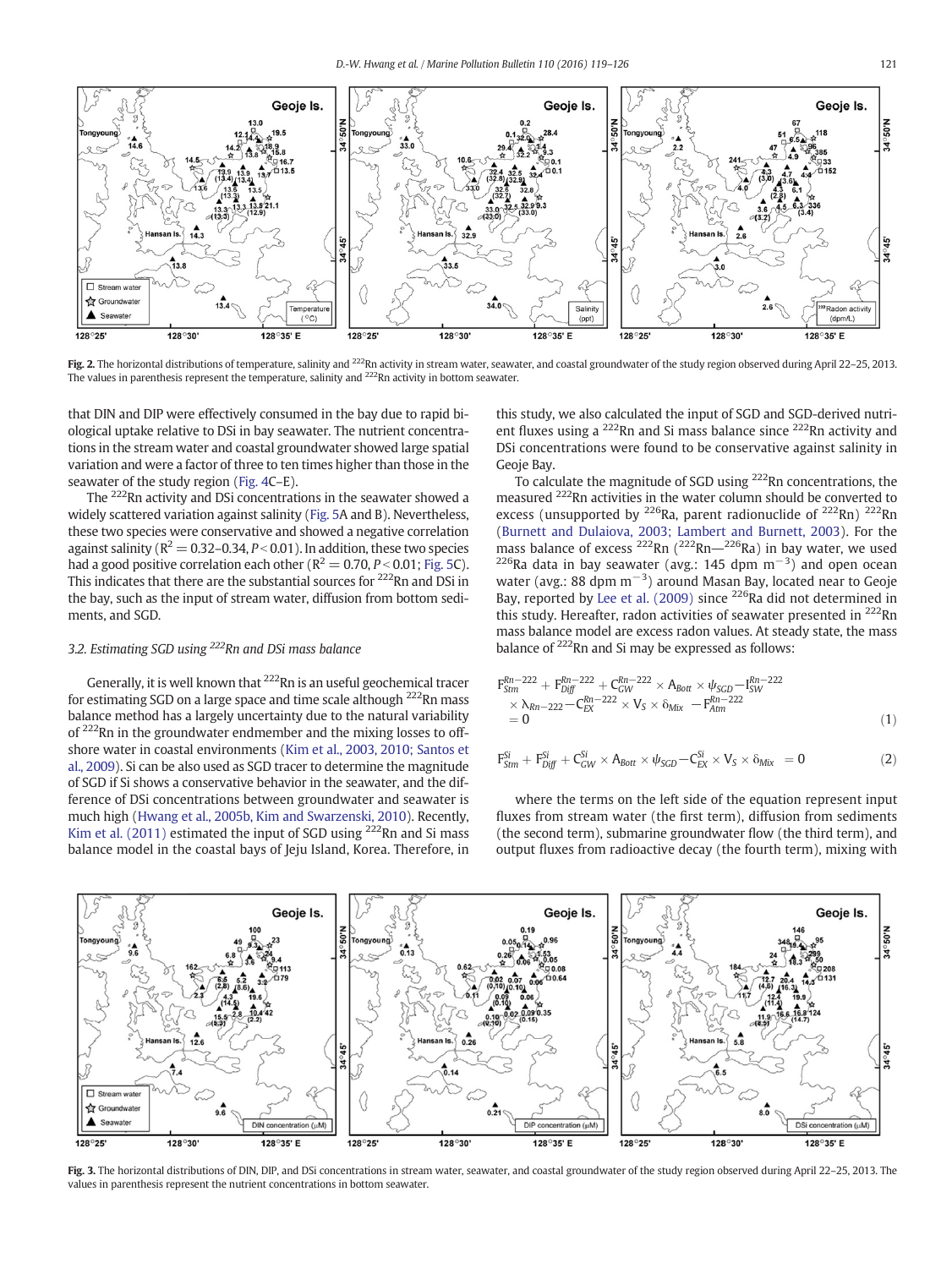<span id="page-3-0"></span>

Fig. 4. The average and standard deviations of salinity (A),  $^{222}Rn$  activity (B), DIN (C), DIP (D), and DSi (E) concentrations in stream water, coastal groundwater, bay seawater, and open ocean water of the study region in April 22–25, 2013.

open ocean water (the fifth term; the fourth term in case of Si), and evasion flux to the atmosphere (the final term). The definitions and values of each term in Eqs. (1) and (2) are shown in [Table 1](#page-4-0). Here, if this system is under a steady state, we can determine two unknown terms ( $\Psi$ <sub>SGD</sub> and  $\delta_{\text{Mix}}$ ) from two simultaneous equations.

Firstly, the input fluxes of <sup>222</sup>Rn and Si through stream water were calculated by using the average concentrations of  $^{222}$ Rn (75,700 dpm m<sup>-3</sup>) and DSi (208 mmol m<sup>-3</sup>) in four stream water samples and daily discharge of stream water (1.88  $\times$  10<sup>5</sup> m<sup>3</sup> d<sup>-1</sup>) during the sampling period [\(NFRDI, 2014](#page-6-0)). The diffusive fluxes of  $^{222}$ Rn and DSi from bottom sediments were calculated by using the area (4.06  $\times$  10<sup>7</sup> m<sup>2</sup>) in Geoje Bay and the regeneration rates for <sup>222</sup>Rn (100 dpm m<sup>-2</sup> d<sup>-1</sup>) and Si

(5 mmol  $m^{-2}$  d<sup>-1</sup>) assumed from other studies in Korea [\(Jung and](#page-6-0) [Cho, 2003; Hwang et al., 2005b](#page-6-0)). The input fluxes through SGD were estimated from the average concentrations of <sup>222</sup>Rn (2.04 × 10<sup>5</sup> dpm m<sup>-3</sup>) and DSi (130 mmol m<sup>-3</sup>) in six coastal groundwater samples, an area of bay, and the unknown seepage rate of groundwater  $(m d^{-1})$ .

The output flux from  $222$ Rn decay was calculated by the average concentration of <sup>222</sup>Rn (3880 dpm m<sup>-3</sup>) in bay seawater, the water volume of the bay (3.25  $\times$  10<sup>8</sup> m<sup>3</sup>), and the decay constant of <sup>222</sup>Rn (0.181 d<sup>-1</sup>). The mixing fluxes with the open ocean water were calculated by the differences in average concentration between bay water and open ocean water for <sup>222</sup>Rn (1420 dpm m<sup>-3</sup>) and DSi (7.37 mmol m<sup>-3</sup>), the water volume of the bay, and the unknown exchange rate between



Fig. 5. Plots of salinity versus <sup>222</sup>Rn activity (A) and DSi (B) and DSi versus <sup>222</sup>Rn activity (C) in seawater of the study region in April 22–25, 2103.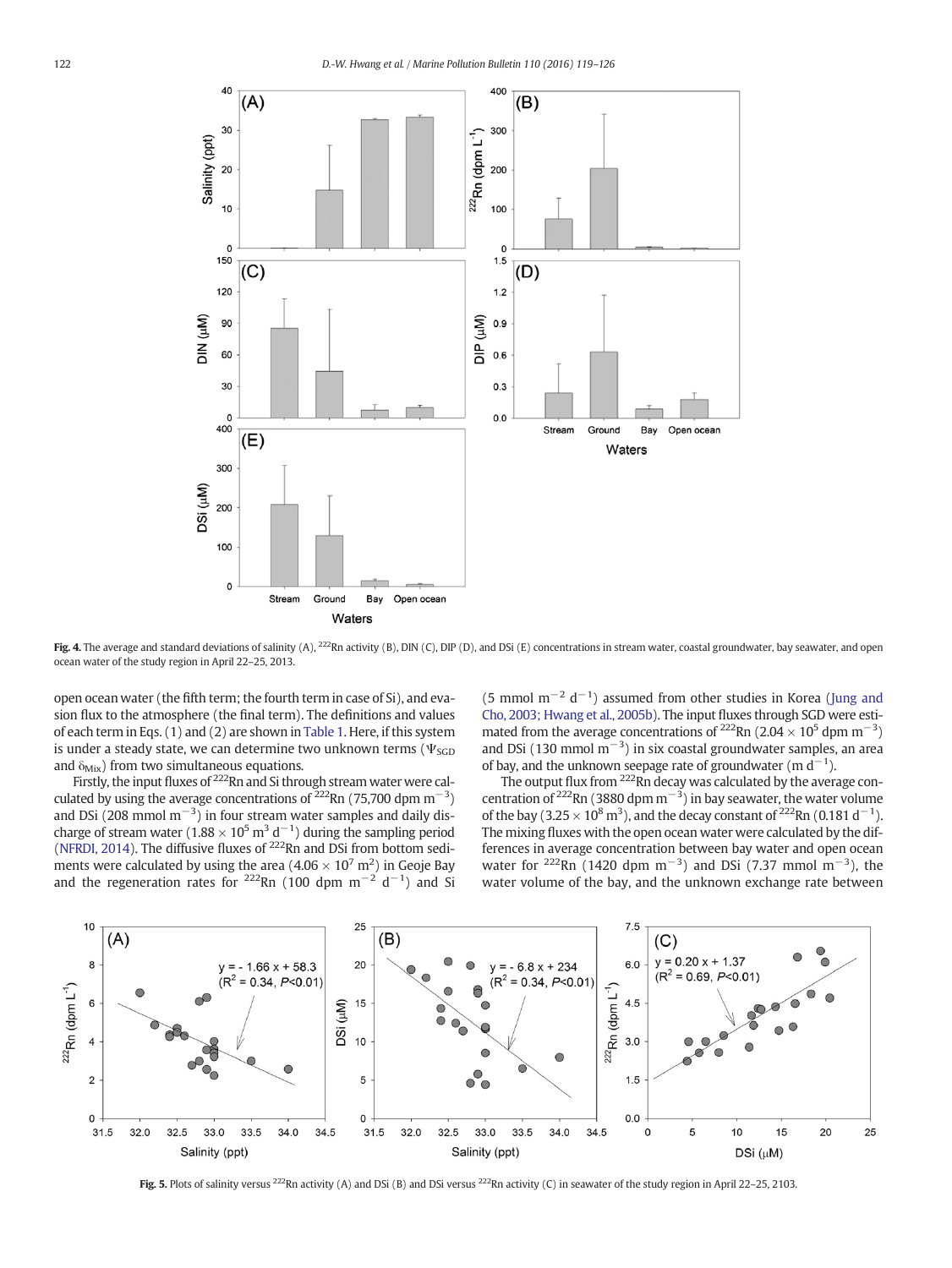#### <span id="page-4-0"></span>Table 1

The definition and values used in <sup>222</sup>Rn- Si mass balances for calculating the input of submarine groundwater in Geoje Bay during April 22-25, 2013.

|                        |                                                                                                                                    | Value                 |                          | Unit                         |
|------------------------|------------------------------------------------------------------------------------------------------------------------------------|-----------------------|--------------------------|------------------------------|
| Definition             |                                                                                                                                    | $222$ Rn              | DSi                      |                              |
| $A_{Bott}$             | Bottom area of bay                                                                                                                 | $4.06 \times 10^{7}$  | $4.06 \times 10^{7}$     | m <sup>2</sup>               |
| $V_{S}$                | Water volume of bay                                                                                                                | $3.25 \times 10^{8}$  | $3.25 \times 10^8$       | m <sup>3</sup>               |
| $F_{Stm}$              | Input flux through stream water ( $F_D \times C_{5tm}$ ) for <sup>222</sup> Rn and Si                                              | $1.42 \times 10^{10}$ | $3.91 \times 10^{7}$     | dpm (or mmol) $d^{-1}$       |
|                        | $FD$ : Discharge of stream water                                                                                                   | $1.88 \times 10^{5}$  | $1.88 \times 10^{5}$     | $m^3 d^{-1}$                 |
|                        | $C_{\text{Strm}}$ : Average concentrations in stream water for <sup>222</sup> Rn and Si                                            | $7.57 \times 10^{4}$  | 208                      | dpm (or mmol) $m^{-3}$       |
| $F_{Diff}$             | Diffusive flux from bottom sediment ( $R_C \times A_{Rott}$ ) for <sup>222</sup> Rn and Si                                         | $4.06 \times 10^{9}$  | $2.03 \times 10^8$       | dpm (or mmol) $d^{-1}$       |
|                        | $RC$ : Regeneration rate of <sup>222</sup> Rn and Si                                                                               | 100                   | 5.                       | dpm $m^{-2}$ d <sup>-1</sup> |
| $C_{GW}$               | Average concentration in groundwater for <sup>222</sup> Rn and Si                                                                  | $2.04 \times 10^{5}$  | 130                      | dpm (or mmol) $m^{-3}$       |
| $\Psi_{SGD}$           | Seepage rate of submarine groundwater                                                                                              |                       |                          | $m d^{-1}$                   |
| $I_{SW}$               | Inventory in bay seawater ( $V_S \times C_{BW}$ ) for <sup>222</sup> Rn                                                            | $1.26 \times 10^{12}$ |                          | dpm                          |
|                        | $C_{\text{BW}}$ : Volume weighted average concentrations in bay seawater for $^{222}$ Rn and Si                                    | $3.88 \times 10^{3}$  | 13.55                    | dpm (or mmol) $m^{-3}$       |
| $\lambda_{\rm Rn-222}$ | Decay constant for <sup>222</sup> Rn                                                                                               | 0.181                 |                          | $d^{-1}$                     |
| $C_{FX}$               | Difference in concentrations between bay seawater and open ocean water ( $C_{\text{RW}}-C_{\Omega}$ ) for <sup>222</sup> Rn and Si | $1.37 \times 10^{3}$  | 7.37                     | dpm (or mmol) $m^{-3}$       |
|                        | $C_0$ : Average concentrations in open ocean water for <sup>222</sup> Rn and Si                                                    | $2.51 \times 10^{3}$  | 6.18                     |                              |
| $\delta_{Mix}$         | Exchange rate between bay seawater and open ocean water                                                                            |                       | $\overline{\phantom{a}}$ | $d^{-1}$                     |
| $F_{Atm}$              | Output flux of <sup>222</sup> Rn ( $F_R \times A_{Bott}$ ) across air-sea interface                                                | $7.51 \times 10^{10}$ |                          | dpm $d^{-1}$                 |
|                        | $F_R$ : Flux of <sup>222</sup> Rn out of the surface by aerial evasion                                                             | $1.85 \times 10^{3}$  |                          | dpm $m^{-2}$ d <sup>-1</sup> |

bay water and open ocean water. Here, the average concentrations of  $222$ Rn and DSi in bay seawater were calculated by dividing the entire bay water into 20 boxes to obtain a volume weighted average concentrations. The volume weighted average values of  $222$ Rn and DSi were calculated to be about 4025 dpm m<sup> $-3$ </sup> and 13.55 μM, respectively. The average concentrations of  $^{222}$ Rn (2500 dpm m<sup>-3</sup>) and DSi (6.18 mmol m−<sup>3</sup> ) in open ocean water were obtained from four seawater samples out of bay.

Finally, the atmospheric loss of  $^{222}$ Rn (F<sub>Atm</sub>) across the air-water interface was calculated from the following equation suggested by [Macintyre et al. \(1995\)](#page-6-0):

$$
F_{Atm} = k (C_{bw} - \alpha C_{Atm}) \times A
$$
 (3)

where  $C_{\text{bw}}$  represents the average of <sup>222</sup>Rn activity in the surface bay seawater,  $C_{Atm}$  represents the <sup>222</sup>Rn activity in the atmosphere, A is the area of Geoje Bay,  $\alpha$  is the Ostwald's solubility coefficient (dimensionless), and k is the gas transfer velocity (also referred to as the piston velocity). This gas transfer velocity  $(k)$  is dependent on the wind speed [\(Jahne et al., 1987; Corbett et al., 1997](#page-6-0)) and can be calculated from the following equation:

$$
k = 0.45 \times Ws^{(1.6)} \times (S_c/600)^{(-0.66667)}
$$
 (4)

where  $W<sub>S</sub>$  is the wind speed, and Sc represents the Schmidt number  $(=V/Dm)$ , which is the ratio of the kinematic viscosity (V = 0.0003 t + 0.0169; cm<sup>2</sup> s<sup>-1</sup>; t is water temperature) to the molecular diffusion coefficient (Dm =  $10^{(-((980/(t+273))+1.59))}$ ; cm<sup>2</sup> s<sup>-1</sup>) [\(Macintyre et al., 1995\)](#page-6-0). The solubility coefficient ( $\alpha$ ) can be calculated by the following equation:

$$
\alpha = \beta \times T/273.13\tag{5}
$$

where  $\beta$  represents the Bunsen coefficient (ln  $\beta = -76.15 + 120.63$  $(100/T)$  + 31.26 ln (T/100) + S [-0.2631 + 0.1673 (T/  $(100) + (-0.027) (T/100)^{2}$ ; S is salinity) [\(Schubert et al., 2012](#page-6-0)), and T represents the absolute temperature ( $T = 273 + t$ , unit: K).

Considering the volume weighted average of temperature (13.7 °C), salinity (32.6 ppt) and <sup>222</sup>Rn activity (4650 dpm m<sup>-3</sup>) in the surface seawater of Geoje Bay, the wind speed (4.2 m s $^{-1}$ ) during the sampling times of bay seawater, and  $222$ Rn activity in the atmosphere (190 dpm  $m^{-3}$ ) used data suggested by [Hwang et al. \(2005b\),](#page-6-0) the evasion flux of <sup>222</sup>Rn to the atmosphere is estimated to be  $7.52 \times 10^{10}$  dpm  $d^{-1}$ .

Based on the above mentioned values (Table 1), we calculated the residence time of bay water and seepage rate of groundwater in Geoje Bay from the pairs of simultaneous Eqs. (1) and (2). As a result, the residence time of bay water (1/  $\delta_{Mix}$ ) and the seepage rate of coastal groundwater ( $\Psi$ <sub>SGD</sub>) were determined to be approximately 5.0 days and 0.05 m d<sup>-1</sup> (=  $1.8 \times 10^6$  m<sup>3</sup> d<sup>-1</sup>) in the entire bay, respectively. These results have 80–100% of large uncertainties from chemical analysis, the groundwater and stream water endmembers, the diffusion values from sediment, atmospheric evasion, and mixing losses for 222Rn ([Hwang et al., 2005b; Burnett et al., 2007](#page-6-0)). Among the uncertainties in Rn-derived SGD estimate, the endmember concentration in coastal groundwater is the greatest uncertainty (approximately 70– 80%). Nevertheless, the residence time of bay water calculated in this study was similar with that (~4.2 days) estimated using a residual current model at the neap tide agree with the tidal difference  $(< 2 m)$  during the sampling periods of this study ([Kim and Chang, 1985](#page-6-0)), and the estimated seepage rate of groundwater was much higher than that found in the eastern coast of United States although the seepage rate of groundwater in this bay was relatively lower than that previously reported in the coastal zone of Korea and China [\(Table 2](#page-5-0)). In addition, SGD in Geoje Bay was about ten times of magnitude higher than the total stream water discharge (1.88  $\times$  10<sup>5</sup> m<sup>3</sup> d<sup>-1</sup>) during the sampling period.

### 3.3. Evaluation of SGD contribution for excess nutrient fluxes

As the mentioned earlier, the oyster cultivating activities have been developed in Goeje Bay and the nutrient concentrations in bay seawater are very important to maintain the high oyster production continuously. Therefore, in this study, we evaluated the relative contribution for all nutrient sources in this bay such as stream, diffusion from bottom sediment, and SGD in order to determine the main source of nutrients in bay water. Here, we neglected atmospheric deposition of nutrients since the scale of this bay is very small and the atmospheric nutrient fluxes through dry and wet deposition reported in the northeastern Asia including Yellow Sea and East China Sea are about one or two orders of magnitudes lower than the regeneration rates of the nutrients from the sediment reported in the southern coast of Korea ([Zhang et](#page-7-0) [al., 2011; Shi et al., 2013; Zhu et al., 2013\)](#page-7-0).

The nutrient fluxes from the stream were determined by multiplying the discharge rate of stream water during the sampling period by the average concentration of nutrients in the stream water samples (85, 0.2, and 208 μM for DIN, DIP, and DSi, respectively). The nutrient fluxes due to diffusion from bottom sediments were determined by multiplying the total area of bay by the regeneration rates of the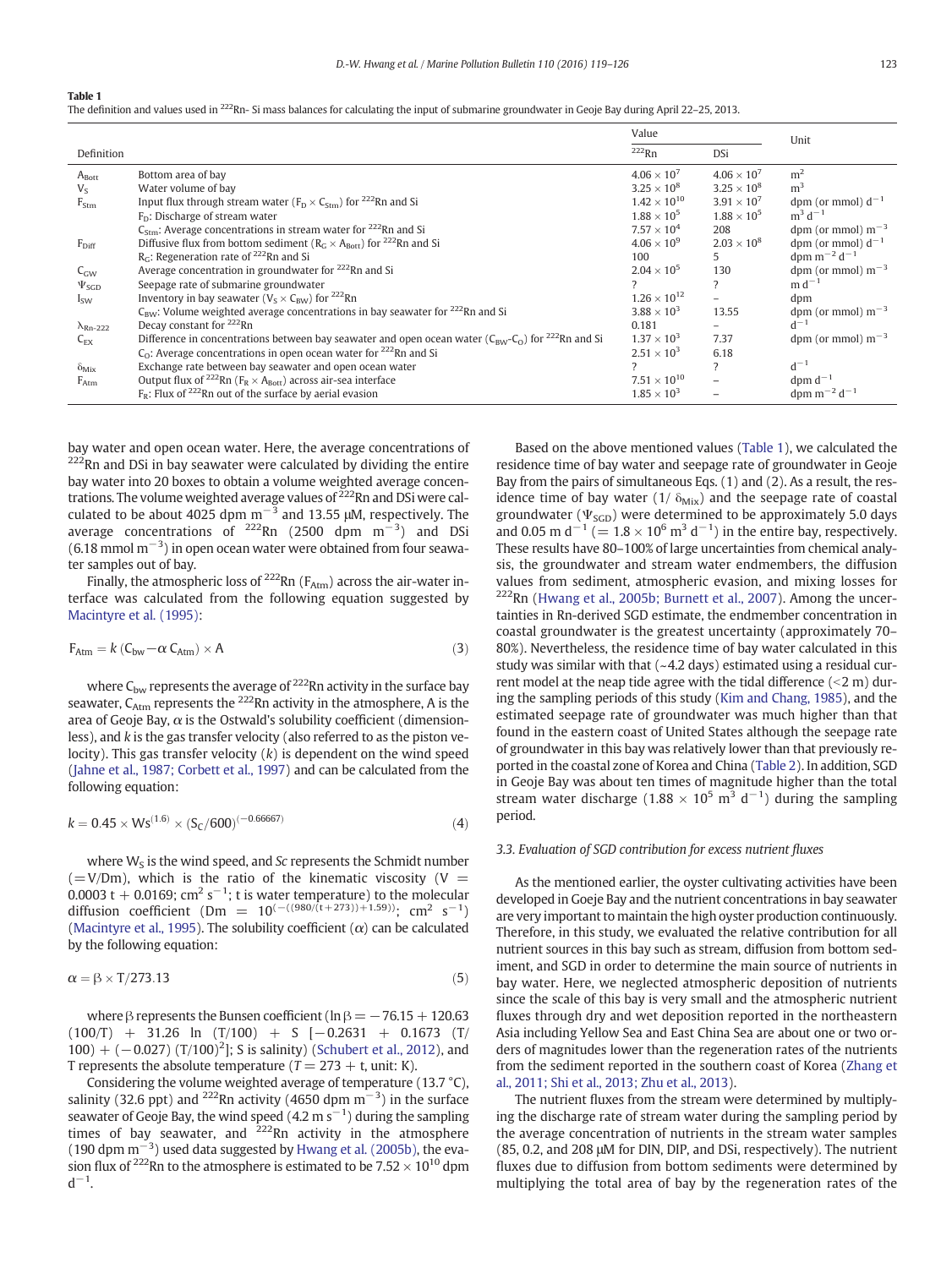### <span id="page-5-0"></span>Table 2

A comparison of DIN, DIP, and DSi fluxes through SGD in various coastal ocean of the whole world.

|                        | SGD            | DIN flux          | DIP flux          | DSi flux                 |           |                             |
|------------------------|----------------|-------------------|-------------------|--------------------------|-----------|-----------------------------|
| Region                 | $(m^3/m^2/d)$  | (mmol $N/m^2/d$ ) | (mmol $P/m^2/d$ ) | $\rm (mmol\ Si/m^2/d)$   | DIN/DIP   | Reference                   |
| <b>USA</b>             |                |                   |                   |                          |           |                             |
| North Inlet, SC        | 0.03           | 2.42              | 0.91              |                          | 3         | Krest et al. (2000)         |
| Salt pond, RI          | $0.006 - 0.02$ | 1.84-4.88         | $0.003 - 0.007$   |                          | 561-697   | Scott and Moran (2001)      |
| Pettaquamscutt, RI     | $0.002 - 0.02$ | $0.17 - 0.49$     | $0.01 - 0.04$     |                          | ~14       | Kelly and Moran (2002)      |
| Huntington Beach, CA   | $0.06 - 0.92$  | $0.7 - 12$        | $0.04 - 0.54$     | $\overline{\phantom{0}}$ | ~20       | Boehm et al. (2004)         |
| Tampa Bay, FL          | $0.002 - 0.01$ | $0.19 - 1.36$     | $0.01 - 0.14$     | $0.08 - 0.61$            | 10        | Swarzenski et al. (2007)    |
| Hawai'ian Island, HW   | $0.02 - 0.65$  | $0.04 - 40$       | $0.01 - 1.60$     |                          | $4 - 25$  | Street et al. (2008)        |
| China                  |                |                   |                   |                          |           |                             |
| Tolo Harbour, HK       | 0.17           | 21                | 0.28              | 28                       | 75        | Lee et al. $(2012a)$        |
| Laoye Lagoon, Hainan   | 0.15           | 9.4               | 0.03              | 2.9                      | ~1230     | li et al. (2013)            |
| Sanggou Bay, YS        | $0.13 - 0.15$  | $19 - 23$         | $0.07 - 0.09$     | $1.0 - 1.3$              | ~280      | Wang et al. (2014)          |
| Other country          |                |                   |                   |                          |           |                             |
| Gulf of Aquaba, Israel | $0.06 - 0.26$  | $2.9 - 10$        | $0.02 - 2.0$      | $\overline{\phantom{m}}$ | $5 - 100$ | Shellenbarger et al. (2006) |
| Falma Beach, Balearic  | 0.01           | 0.97              | 0.008             |                          | ~120      | Rodellas et al. (2014)      |
| Korea                  |                |                   |                   |                          |           |                             |
| Yeoja Bay              | 0.24           | 26                | 0.11              | 26                       | ~230      | Hwang et al. (2005a)        |
| Masan Bay              | $0.06 - 0.07$  | $6.01 - 7.79$     | $0.14 - 0.19$     | $3.8 - 5.0$              | ~12       | Lee et al. (2009)           |
| Gamak Bay              | $0.08 - 0.11$  | $8.8 - 12.1$      | $0.10 - 0.23$     | $\overline{\phantom{m}}$ | $40 - 88$ | Hwang et al. $(2010)$       |
| Geoje Bay              | 0.05           | 2.0               | 0.03              | 5.9                      | 71        | This study                  |

nutrients from the sediment reported by [Kim and Park \(1998\)](#page-6-0) and [Jung and Cho \(2003\)](#page-6-0) in the southern coast of Korea (1.3, 0.6, and 5.0 mmol m<sup> $-2$ </sup> d<sup> $-1$ </sup> for DIN, DIP, and DSi, respectively). The nutrient fluxes through SGD were determined by multiplying the estimated discharge rate of submarine groundwater during the sampling period by the average concentration of nutrients in the coastal groundwater samples (44.5, 0.6, and 130 μM for DIN, DIP, and DSi, respectively). The nutrient fluxes estimated from each source are shown in Table 3.

The DIN and DSi fluxes from stream, bottom sediment, and SGD were calculated to be 1.61  $\times$  10<sup>4</sup> and 3.91  $\times$  10<sup>4</sup> mol d<sup>-1</sup>, 5.28  $\times$  10<sup>4</sup> and 20.3  $\times$  10<sup>4</sup> mol d<sup>-1</sup>, and 8.18  $\times$  10<sup>4</sup> and 23.8  $\times$  10<sup>4</sup> mol d<sup>-1</sup>, respectively (Table 3). The estimated DIN and DSi fluxes through SGD are much higher than those from stream and bottom sediment and contribute approximately 54% and 50% of the total DIN and DSi fluxes in the seawater of Geoje Bay, respectively. In contrast, DIP flux from stream, bottom sediment, and SGD were calculated to be  $0.005 \times 10^4$  mol d<sup>-1</sup>,  $2.44 \times 10^4$  mol d<sup>-1</sup>, and  $0.12 \times 10^4$  mol d<sup>-1</sup>, respectively (Table 3). The estimated DIP flux through diffusion from bottom sediment is much higher than those from the stream and SGD and contributes approximately 95% of the total DIP flux in bay seawater. Therefore, SGD appears to be the dominant source of DIN and DSi, while the diffusion from bottom sediment is the main source of DIP in the seawater of Geoje Bay.

### Table 3

The comparison of nutrients fluxes through stream water, bottom sediment, and SGD in Geoje Bay.

|                                                                                        | Nutrient Flux ( $\times$ 10 <sup>4</sup> mol/day) |                      |                      |  |
|----------------------------------------------------------------------------------------|---------------------------------------------------|----------------------|----------------------|--|
|                                                                                        | <b>DIN</b>                                        | DIP                  | <b>DSi</b>           |  |
| Stream <sup>1</sup><br>Diffusion from bottom sediment <sup>2</sup><br>SGD <sup>2</sup> | 1.61<br>5.28<br>8.18                              | 0.005<br>2.44<br>012 | 3.91<br>20.3<br>23.8 |  |

1. Based on the concentration of nutrients in the stream water and the input of stream water which is measured during the from sampling data.

2. Calculated by multiplying the area of defined SGD by the regeneration rates of nutrients measured by [Kim and Park \(1998\)](#page-6-0) and [Jung and Cho \(2003\)](#page-6-0) in coastal bay and estuary of Korea.

3. Based on the average concentrations of nutrients in potential groundwater and the estimated SGD.

The SGD-derived DIN and DIP fluxes in this bay are higher than or similar to those observed from estuary system in the eastern part of the United States, such as North Inlet, Pettaquamscutt, and Tampa Bay, and while they are significantly lower than those observed in China, such as Tolo harbour, Laoye lagoon, and Sanggou Bay with low tidal difference  $( $1.5$  m) compared to this study region. In addition, they are$ much lower than those observed from semi-enclosed bays (i.e. Gamak, Masan, and Yeoja Bays) with similar marine environment in southern sea of Korea (references are in Table 2). The SGD-derived DSi flux in this bay is higher than that observed in Tampa Bay of the United States, Laoye lagoon and Sanggou Bay of China, and Masan Bay of Korea, while it is much lower than that observed in Tolo harbour of China and Yeoja Bay of Korea (Table 2).

On the other hand, the nutrient fluxes into Goeje Bay were characterized by higher  $DIN/DIP$  ratios ( $~5$ 70) relative to the Redfield ratio (~16) like other SGD study sites, such as salt pond in Rhode Island of the United States, Tolo harbour, Laoye Lagoon, and Sanggou Bay of China, and Yeoja Bay and Gamak Bay of Korea. Recently, [Lee et al.](#page-6-0) [\(2010\)](#page-6-0) reported that there are close relationship between the magnitude of SGD-derived nutrients and the intensity of dinoflagellate (Cochlodinium polykrikoides) red-tides occurring in the southern sea of Korea. [Lee et al. \(2012b\)](#page-6-0) revealed that brackish groundwater along Tongyoung coast neighboring this study region have a trigger elements occurring C. polykrikoides red-tides. Thus, the input of coastal groundwater in Geoje Bay is likely to have a significant influence on the phytoplankton biomass in the bay.

Based on the overall distribution patterns of DIN, DIP, and salinity in seawater, the concentrations of DIN and DIP show a widely scattered variation and are not conservative against salinity. In addition, these two species are almost depleted in bay water with salinity range between 32 and 33 ppt, which might be due to active biological uptake. If DIN and DIP fluxes from stream, bottom sediment, and SGD are fully utilized to support the net primary production in Geoje Bay, the potential carbon productions in bay water are calculated to be 0.29–0.81 g C m<sup>-2</sup> d<sup>-1</sup> by applying the Redfield ratio (C:N:P = 106:16:1) in general seawater. The estimated values are within a range of the total primary production (0.19–1.27 g C m<sup>-2</sup> d<sup>-1</sup>) estimated by using an eco-hydrodynamic model in oyster farming areas of Geoje-Hansan Bay including this bay [\(Park et al., 2002](#page-6-0)). Thus, new DIN and DIP fluxes from stream, bottom sediment, and SGD are almost fully utilized by the biological activity in this bay before they reach the open ocean, and the SGD-derived DIN flux appear to play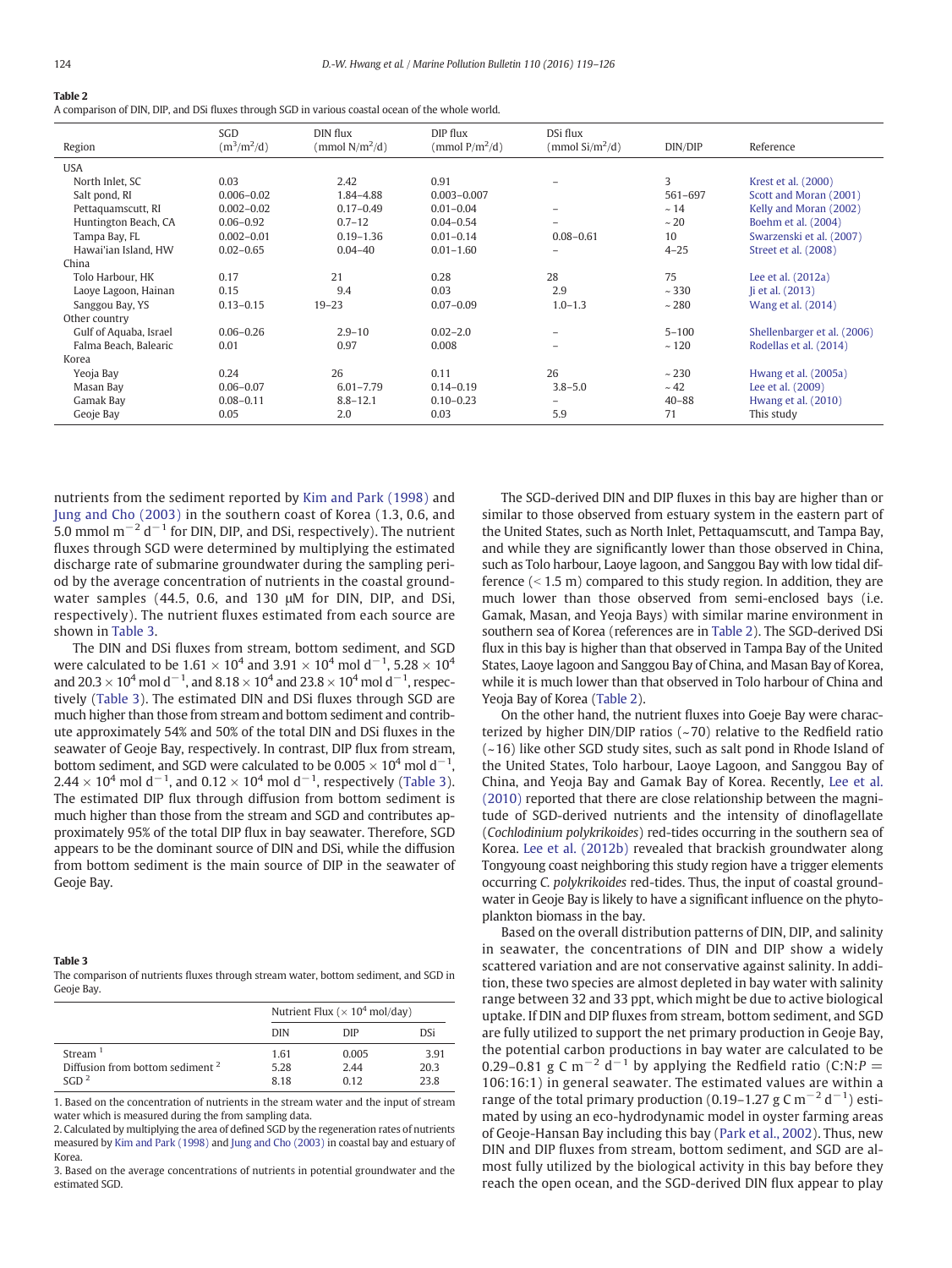<span id="page-6-0"></span>an important role for nutrient budget required to support the high oyster farming production in the bay.

### 4. Conclusions

The SGD in Geoje Bay, an oyster farming bay, of Korea was determined using the <sup>222</sup>Rn and Si mass balance model. The estimated SGD (approximately  $1.8 \times 10^6$  m<sup>3</sup> d<sup>-1</sup>) was about ten times of magnitude higher than the total stream water discharge during the sampling period. The DIN and DSi fluxes through SGD were much higher than those through the stream water and diffusion from bottom sediment. Especially, the input of coastal groundwater with DIN/DIP imbalance  $(-70)$ and trigger elements around this study region could have a significant impact on oyster farming production as well as phytoplankton biomass in the bay. More intensive studies for the relationship between SGD and production or growth rate of farmed oyster in the future in order to sustain the high oyster production in this bay.

### Acknowledgements

We thank Yoo-Young Jeon and Eun-Mi Choi who helped with sampling and radon analyses. This work was supported by a research grant from the National Institute of Fisheries Science (R2016056).

### References

- Beusen, A.H., Slomp, C.P., Bouwman, A.F., 2013. Global land-ocean linkage: direct inputs of nitrogen to coastal waters via submarine groundwater discharge. Environ. Res. Lett. 8. http://dx.doi.org[/10.1088/1748-9326/8/3/034035](http://dx.doi.org/10.1088/1748-9326/8/3/034035).
- Boehm, A.B., Shellenbarger, G.G., Paytan, A., 2004. [Groundwater discharge: a potential as](http://refhub.elsevier.com/S0025-326X(16)30477-5/rf0010)[sociation with fecal indicator bacteria in the surf zone. Environ. Sci. Technol. 38,](http://refhub.elsevier.com/S0025-326X(16)30477-5/rf0010) [3558](http://refhub.elsevier.com/S0025-326X(16)30477-5/rf0010)–3566.
- Burnett, W.C., Dulaiova, H., 2003. [Estimating the dynamics of groundwater input into the](http://refhub.elsevier.com/S0025-326X(16)30477-5/rf0015) [coastal zone via continuous radon-222 measurements. J. Environ. Radioact. 69,](http://refhub.elsevier.com/S0025-326X(16)30477-5/rf0015) [21](http://refhub.elsevier.com/S0025-326X(16)30477-5/rf0015)–35.
- Burnett, W.C., Bokuniewicz, H., Huettel, M., Moore, W.S., Taniguchi, M., 2003. [Groundwa](http://refhub.elsevier.com/S0025-326X(16)30477-5/rf0020)[ter and pore water inputs to the coastal zone. Biogeochemistry 66, 3](http://refhub.elsevier.com/S0025-326X(16)30477-5/rf0020)–33.
- Burnett, W.C., Santos, I.R., Weinstein, Y., Swarzenski, P.W., Herut, B., 2007. [Remaining Un](http://refhub.elsevier.com/S0025-326X(16)30477-5/rf0025)[certainties in the Use of Rn-222 as a Quantitative Tracer of Submarine Groundwater](http://refhub.elsevier.com/S0025-326X(16)30477-5/rf0025) [Discharge. Proceedings of Symposium HS1001 at IUGG2007, a New Focus on Ground](http://refhub.elsevier.com/S0025-326X(16)30477-5/rf0025)[water-Seawater Interactions, Perugia, Italy, July 2007, pp. 109](http://refhub.elsevier.com/S0025-326X(16)30477-5/rf0025)–118.
- Corbett, D.R., Burnett, W.C., Cable, P.H., Clark, S.B., 1997. [Radon tracing of groundwater](http://refhub.elsevier.com/S0025-326X(16)30477-5/rf0030) [input into par pond, Savanah River site. J. Hydrol. 203, 209](http://refhub.elsevier.com/S0025-326X(16)30477-5/rf0030)–227.
- Dalsgaard, T., Krause-Jensen, D., 2006. [Monitoring nutrient release from](http://refhub.elsevier.com/S0025-326X(16)30477-5/rf0035) fish farms with [macroalgal and phytoplankton bioassays. Aquaculture 256, 302](http://refhub.elsevier.com/S0025-326X(16)30477-5/rf0035)–310.
- Hwang, D.W., Kim, G., Lee, Y.W., Yang, H.S., 2005a. [Estimating submarine inputs of](http://refhub.elsevier.com/S0025-326X(16)30477-5/rf0040) [groundwater and nutrients to a coastal bay using radium isotopes. Mar. Chem. 96,](http://refhub.elsevier.com/S0025-326X(16)30477-5/rf0040) [61](http://refhub.elsevier.com/S0025-326X(16)30477-5/rf0040)–71.
- Hwang, D.W., Lee, Y.W., Kim, G., 2005b. [Large submarine groundwater discharge and ben](http://refhub.elsevier.com/S0025-326X(16)30477-5/rf0045)[thic eutrophication in Bangdu Bay on volcanic Jeju Island, Korea. Limnol. Oceanogr.](http://refhub.elsevier.com/S0025-326X(16)30477-5/rf0045) [50, 1393](http://refhub.elsevier.com/S0025-326X(16)30477-5/rf0045)–1403.
- Hwang, D.W., Kim, G., Lee, W.C., Oh, H.T., 2010. [The role of submarine groundwater dis](http://refhub.elsevier.com/S0025-326X(16)30477-5/rf0050)[charge \(SGD\) in nutrient budgets of Gamak Bay, a shell](http://refhub.elsevier.com/S0025-326X(16)30477-5/rf0050)fish farming bay, in Korea. [J. Sea Res. 64, 224](http://refhub.elsevier.com/S0025-326X(16)30477-5/rf0050)–230.
- Hwang, D.W., Lee, I.S., Choi, M., Shim, J., 2015. [Distribution of organic matter and trace](http://refhub.elsevier.com/S0025-326X(16)30477-5/rf0055) [metal concentrations in surface sediments around the Hansan-Geoje Bay. J. Korean](http://refhub.elsevier.com/S0025-326X(16)30477-5/rf0055) [Soc. Environ. Anal. 18, 131](http://refhub.elsevier.com/S0025-326X(16)30477-5/rf0055)–143.
- Jahne, B., Munnich, K.O., Bosinger, R., Dutzi, A., Huber, W., Libner, P., 1987. [On the param](http://refhub.elsevier.com/S0025-326X(16)30477-5/rf0060)eters influencing air–[water gas exchange. J. Geophys. Res. 92, 1937](http://refhub.elsevier.com/S0025-326X(16)30477-5/rf0060)–1950.
- Ji, T., Du, J., Moore, W.S., Zhang, G., Su, N., Zhang, J., 2013. [Nutrient inputs to a lagoon](http://refhub.elsevier.com/S0025-326X(16)30477-5/rf0065) [through submarine groundwater discharge. J. Mar. Syst. 111-112, 253](http://refhub.elsevier.com/S0025-326X(16)30477-5/rf0065)–262.
- Jung, H.Y., Cho, K.J., 2003. SOD and inorganic nutrient fl[uxes from sediment in the down](http://refhub.elsevier.com/S0025-326X(16)30477-5/rf0070)[stream of the Nagdong River. Korean J. Limnol. 36, 322](http://refhub.elsevier.com/S0025-326X(16)30477-5/rf0070)–335 (in Korean).
- Kang, H., Kim, J.G., 2006. [The estimation of environmental capacity in the Gamak Bay](http://refhub.elsevier.com/S0025-326X(16)30477-5/rf0075) [using an eco-hydrodynamic model. J. Environ. Sci. 15, 951](http://refhub.elsevier.com/S0025-326X(16)30477-5/rf0075)–960 (in Korean).
- Kelly, R.P., Moran, S.B., 2002. [Seasonal changes in groundwater input to a well-mixed es](http://refhub.elsevier.com/S0025-326X(16)30477-5/rf0080)[tuary estimated using radium isotopes and implications for coastal nutrient budgets.](http://refhub.elsevier.com/S0025-326X(16)30477-5/rf0080) [Limnol. Oceanogr. 47, 1796](http://refhub.elsevier.com/S0025-326X(16)30477-5/rf0080)–1807.
- Kim, J.H., Chang, S.D., 1985. [Tidal exchange of sea water in K](http://refhub.elsevier.com/S0025-326X(16)30477-5/rf0085)ŏje Bay. Bull. Korean Fish. Soc. [18, 101](http://refhub.elsevier.com/S0025-326X(16)30477-5/rf0085)–108.
- Kim, D.H., Park, C.K., 1998. [Estimation of nutrients released from sediments of Deukryang](http://refhub.elsevier.com/S0025-326X(16)30477-5/rf0090) [Bay. J. Korean Environ. Sci. Soc. 7, 425](http://refhub.elsevier.com/S0025-326X(16)30477-5/rf0090)–431.
- Kim, G., Swarzenski, P.W., 2010. [Submarine Groundwater Discharge \(SGD\) and Associat](http://refhub.elsevier.com/S0025-326X(16)30477-5/rf0095)[ed Nutrient Fluxes to the Coastal Ocean. In: Liu, K.K., Atkinson, L., Quinones, R.,](http://refhub.elsevier.com/S0025-326X(16)30477-5/rf0095) [Talaue-McManus, L. \(Eds.\), Carbon and Nutrient Fluxes in Continental Margins: A](http://refhub.elsevier.com/S0025-326X(16)30477-5/rf0095) [Global Synthesis, Part III. Arising Issues and New Approaches. Springer-Verlag,](http://refhub.elsevier.com/S0025-326X(16)30477-5/rf0095) [pp. 529](http://refhub.elsevier.com/S0025-326X(16)30477-5/rf0095)–538.
- Kim, G., Lee, K.K., Park, K.S., Hwang, D.W., Yang, H.S., 2003. Large submarine groundwater discharge (SGD) from a volcanic island. Geophys. Res. Lett. 30, 2098. http://dx.doi. org[/10.1.29/2003GL018378.](http://dx.doi.org/10.1.29/2003GL018378)
- Kim, J.S., Lee, M.J., Kim, J., Kim, G., 2010. Measurement of temporal and horizontal varia-<br>[tions](http://refhub.elsevier.com/S0025-326X(16)30477-5/rf0105) [in](http://refhub.elsevier.com/S0025-326X(16)30477-5/rf0105) <sup>222</sup>Rn activity in estuarine waters for tracing groundwater inputs. Ocean [Sci. J. 45, 197](http://refhub.elsevier.com/S0025-326X(16)30477-5/rf0105)–202.
- Kim, G., Kim, J.S., Hwang, D.W., 2011. [Submarine groundwater discharge from oceanic](http://refhub.elsevier.com/S0025-326X(16)30477-5/rf0110) [islands standing in oligotrophic oceans: implications for global biological production](http://refhub.elsevier.com/S0025-326X(16)30477-5/rf0110) and organic carbon fl[uxes. Limnol. Oceanogr. 56, 673](http://refhub.elsevier.com/S0025-326X(16)30477-5/rf0110)–682.
- Kim, T.H., Waska, H., Kwon, E., Suryaputra, I.G.N., Kim, G., 2012. [Production, degradation](http://refhub.elsevier.com/S0025-326X(16)30477-5/rf0115) and fl[ux of dissolved organic matter in the subterranean estuary of a large tidal](http://refhub.elsevier.com/S0025-326X(16)30477-5/rf0115) flat. [Mar. Chem. 142](http://refhub.elsevier.com/S0025-326X(16)30477-5/rf0115)–144, 1–10.
- Kim, T.H., Kwon, E., Kim, I., Lee, S.A., Kim, G., 2013. [Dissolved organic matter in the subter](http://refhub.elsevier.com/S0025-326X(16)30477-5/rf0120)[ranean estuary of a volcanic island Jeju: importance of dissolved organic nitrogen](http://refhub.elsevier.com/S0025-326X(16)30477-5/rf0120) fl[uxes to the ocean. J. Sea Res. 78, 18](http://refhub.elsevier.com/S0025-326X(16)30477-5/rf0120)–24.
- Krest, J.M., Moore, W.S., Cardner, L.R., Morris, J., 2000. [Marsh nutrient export supplied by](http://refhub.elsevier.com/S0025-326X(16)30477-5/rf0125) groundwater discharge: evidence from Ra [measurements. Glob. Biogeochem. Cycles](http://refhub.elsevier.com/S0025-326X(16)30477-5/rf0125) [14, 167](http://refhub.elsevier.com/S0025-326X(16)30477-5/rf0125)–176.
- Lambert, M.J., Burnett, W.C., 2003. [Submarine groundwater discharge estimates at a Flor](http://refhub.elsevier.com/S0025-326X(16)30477-5/rf0130)[ida coastal site based on continuous radon measurements. Biogeochemistry 66,](http://refhub.elsevier.com/S0025-326X(16)30477-5/rf0130) [55](http://refhub.elsevier.com/S0025-326X(16)30477-5/rf0130)–73.
- Lee, G.H., 1993. [Fisheries Oceanographical Studies on the Production of the Farming](http://refhub.elsevier.com/S0025-326X(16)30477-5/rf0135) [Oyster in Kamak Bay \(Ph.D. thesis\) Pusan National Fisheries University](http://refhub.elsevier.com/S0025-326X(16)30477-5/rf0135) [\(in Korean\)](http://refhub.elsevier.com/S0025-326X(16)30477-5/rf0135).
- Lee, J.M., Kim, G., 2006. [A simple and rapid method for analyzing radon in coastal](http://refhub.elsevier.com/S0025-326X(16)30477-5/rf0140) [and ground waters using a radon-in-air monitor. J. Environ. Radioact. 89,](http://refhub.elsevier.com/S0025-326X(16)30477-5/rf0140) 219–[228.](http://refhub.elsevier.com/S0025-326X(16)30477-5/rf0140)
- Lee, Y.W., Hwang, D.W., Kim, G., Lee, W.C., Oh, H.T., 2009. [Nutrient inputs from submarine](http://refhub.elsevier.com/S0025-326X(16)30477-5/rf0145) [groundwater discharge \(SGD\) in Masan Bay, an embayment surrounded by heavily](http://refhub.elsevier.com/S0025-326X(16)30477-5/rf0145) [industrialized cities, Korea. Sci. Total Environ. 407, 3181](http://refhub.elsevier.com/S0025-326X(16)30477-5/rf0145)–3188.
- Lee, Y.W., Kim, G., Lim, W.A., Hwang, D.W., 2010. [A relationship between submarine](http://refhub.elsevier.com/S0025-326X(16)30477-5/rf0150) [groundwater-borne nutrients traced by](http://refhub.elsevier.com/S0025-326X(16)30477-5/rf0150) Ra isotopes and the intensity of dinoflagellate [red-tides occurring in the southern sea of Korea. Limnol. Oceanogr. 55, 1](http://refhub.elsevier.com/S0025-326X(16)30477-5/rf0150)–10.
- Lee, W.C., Cho, Y.S., Hong, S.J., Kim, H.C., Kim, J.B., Lee, S.M., 2011. [Estimation of ecological](http://refhub.elsevier.com/S0025-326X(16)30477-5/rf0155) [carrying capacity for oyster culture by ecological indicator in Geoje-Hansan Bay.](http://refhub.elsevier.com/S0025-326X(16)30477-5/rf0155) [J. Korean Soc. Mar. Environ. Saf. 17, 315](http://refhub.elsevier.com/S0025-326X(16)30477-5/rf0155)–322.
- Lee, C.M., Jiao, J.J., Luo, X., Moore, W.S., 2012a. [Estimation of submarine groundwater dis](http://refhub.elsevier.com/S0025-326X(16)30477-5/rf0160)charge and associated nutrient fl[uxes in Tolo harbour, Hong Kong. Sci. Total Environ.](http://refhub.elsevier.com/S0025-326X(16)30477-5/rf0160) [433, 427](http://refhub.elsevier.com/S0025-326X(16)30477-5/rf0160)–433.
- Lee, Y.S., Kim, Y.B., Han, H.G., 2012b. [Water quality of ground seawater and trigger ele](http://refhub.elsevier.com/S0025-326X(16)30477-5/rf0165)ments for a Cochlodinium polykrikoides [red tide. J. Environ. Sci. 21, 1079](http://refhub.elsevier.com/S0025-326X(16)30477-5/rf0165)–1085 (in [Korean\)](http://refhub.elsevier.com/S0025-326X(16)30477-5/rf0165).
- Macintyre, S., Wanninkhof, R., Chanton, J.P., 1995. [Trace Gas Exchange across the Air](http://refhub.elsevier.com/S0025-326X(16)30477-5/rf0170) [Water Interface in Freshwater and Coastal Marine Environments. In: Matson, P.A.,](http://refhub.elsevier.com/S0025-326X(16)30477-5/rf0170) [Harris, R.C. \(Eds.\), Biogenic Trace Gasses: Measuring Emissions from Soil and](http://refhub.elsevier.com/S0025-326X(16)30477-5/rf0170) [Water. Blackwell, pp. 52](http://refhub.elsevier.com/S0025-326X(16)30477-5/rf0170)–97.
- Moore, W.S., 1996. [Large](http://refhub.elsevier.com/S0025-326X(16)30477-5/rf0175) [groundwater](http://refhub.elsevier.com/S0025-326X(16)30477-5/rf0175) [inputs](http://refhub.elsevier.com/S0025-326X(16)30477-5/rf0175) [to](http://refhub.elsevier.com/S0025-326X(16)30477-5/rf0175) [coastal](http://refhub.elsevier.com/S0025-326X(16)30477-5/rf0175) [waters](http://refhub.elsevier.com/S0025-326X(16)30477-5/rf0175) [revealed](http://refhub.elsevier.com/S0025-326X(16)30477-5/rf0175) [by](http://refhub.elsevier.com/S0025-326X(16)30477-5/rf0175) <sup>226</sup>Ra enrich[ments. Nature 380, 612](http://refhub.elsevier.com/S0025-326X(16)30477-5/rf0175)–614.
- NFRDI (National Fisheries Research and Development Institute), 2014t. [The Estimation of](http://refhub.elsevier.com/S0025-326X(16)30477-5/rf0180) Carrying Capacity – [Gamak Bay and Geoje-Hansan Bay. NFRDI Report No. SP-2014-](http://refhub.elsevier.com/S0025-326X(16)30477-5/rf0180) [ME-037 \(373 pp. \(in Korean\)\).](http://refhub.elsevier.com/S0025-326X(16)30477-5/rf0180)
- Park, J.S., Kim, H.C., Choi, W.J., Lee, W.C., Park, C.K., 2002. [Estimating the carrying capacity](http://refhub.elsevier.com/S0025-326X(16)30477-5/rf0185) [of a coastal bay for oyster culture I. Estimating a food supply to oyster using an eco](http://refhub.elsevier.com/S0025-326X(16)30477-5/rf0185)[hydrodynamic model in Geoje-Hansan Bay. J. Korean Fish. Soc. 35, 395](http://refhub.elsevier.com/S0025-326X(16)30477-5/rf0185)–407 (in [Korean\)](http://refhub.elsevier.com/S0025-326X(16)30477-5/rf0185).
- Rodellas, V., Garcia-Orellana, J., Tovar-Sánchez, A., Basterretxea, G., López-Garcia, J., Sánchez-Quiles, D., Garcia-Solsona, E., Masqué, P., 2014. [Submarine groundwater dis](http://refhub.elsevier.com/S0025-326X(16)30477-5/rf0190)[charge as a source of nutrients and trace metals in a Mediterranean bay \(Palma](http://refhub.elsevier.com/S0025-326X(16)30477-5/rf0190) [Beach, Balearic Islands\). Mar. Chem. 160, 56](http://refhub.elsevier.com/S0025-326X(16)30477-5/rf0190)–66.
- Rodellas, V., Garcia-Orellana, J., Masqué, P., Feldman, M., Weinstein, Y., 2015. [Submarine](http://refhub.elsevier.com/S0025-326X(16)30477-5/rf0195) [groundwater discharge as a major source of nutrients to the Mediterranean Sea.](http://refhub.elsevier.com/S0025-326X(16)30477-5/rf0195) [PNAS 112, 3926](http://refhub.elsevier.com/S0025-326X(16)30477-5/rf0195)–3930.
- Santos, I.R., Burnett, W.C., Chanton, J., Dimova, N., Peterson, R.N., 2009. Land or ocean: assessing the driving forces of submarine groundwater discharge at a coastal site in the Gulf of Mexico. Geophys. Res. Lett. 114, C04012. http://dx.doi.org/[10.1.29/](http://dx.doi.org/10.1.29/2008JC005038) [2008JC005038.](http://dx.doi.org/10.1.29/2008JC005038)<br>Schubert, M., Paschke, A., Lieberman, E., Burnett, W.C., 2012. Air-water partitioning of
- Rn and its dependence on water temperature and salinity. Environ. Sci. Technol. [46, 3905](http://refhub.elsevier.com/S0025-326X(16)30477-5/rf0205)–3911.
- Scott, M.K., Moran, S.B., 2001. [Ground water input to coastal salt ponds of southern Rhode](http://refhub.elsevier.com/S0025-326X(16)30477-5/rf0210) [Island](http://refhub.elsevier.com/S0025-326X(16)30477-5/rf0210) [estimated](http://refhub.elsevier.com/S0025-326X(16)30477-5/rf0210) [using](http://refhub.elsevier.com/S0025-326X(16)30477-5/rf0210) 22[6Ra as a tracer. J. Environ. Radioact. 54, 163](http://refhub.elsevier.com/S0025-326X(16)30477-5/rf0210)–174.
- Shellenbarger, G.G., Monismith, S.G., Genin, A., Paytan, A., 2006. [The importance of sub](http://refhub.elsevier.com/S0025-326X(16)30477-5/rf0215)[marine groundwater discharge to the near shore nutrient supply in the Gulf of](http://refhub.elsevier.com/S0025-326X(16)30477-5/rf0215) [Aqaba \(Israel\). Limnol. Oceanogr. 51, 1876](http://refhub.elsevier.com/S0025-326X(16)30477-5/rf0215)–1886.
- Shi, J.H., Zhang, J., Gao, H.W., Tan, S.C., Yao, X.H., Ren, J.L., 2013. [Concentration, solubility](http://refhub.elsevier.com/S0025-326X(16)30477-5/rf0220) and deposition fl[ux of atmospheric particulate nutrients over the Yellow Sea. Deep-](http://refhub.elsevier.com/S0025-326X(16)30477-5/rf0220)[Sea Res. II 97, 43](http://refhub.elsevier.com/S0025-326X(16)30477-5/rf0220)–50.
- Slomp, C.P., Cappellen, P.V., 2004. [Nutrient inputs to the coastal ocean through sub](http://refhub.elsevier.com/S0025-326X(16)30477-5/rf0225)[marine groundwater discharge: controls and potential impact. J. Hydrol. 295,](http://refhub.elsevier.com/S0025-326X(16)30477-5/rf0225) [64](http://refhub.elsevier.com/S0025-326X(16)30477-5/rf0225)–86.
- Street, J.H., Knee, K.L., Grossman, E.E., Paytan, A., 2008. [Submarine groundwater discharge](http://refhub.elsevier.com/S0025-326X(16)30477-5/rf0230) [and nutrient addition to the coastal zone and coral reefs of leeward Hawai'i. Mar.](http://refhub.elsevier.com/S0025-326X(16)30477-5/rf0230) [Chem. 109, 355](http://refhub.elsevier.com/S0025-326X(16)30477-5/rf0230)–376.
- Swarzenski, P.W., Reich, C., Kroeger, K.D., Baskaran, M., 2007. [Ra and Rn isotopes as nat](http://refhub.elsevier.com/S0025-326X(16)30477-5/rf0235)[ural tracers of submarine groundwater discharge in Tampa Bay, Florida. Mar. Chem.](http://refhub.elsevier.com/S0025-326X(16)30477-5/rf0235) [104, 69](http://refhub.elsevier.com/S0025-326X(16)30477-5/rf0235)–84.